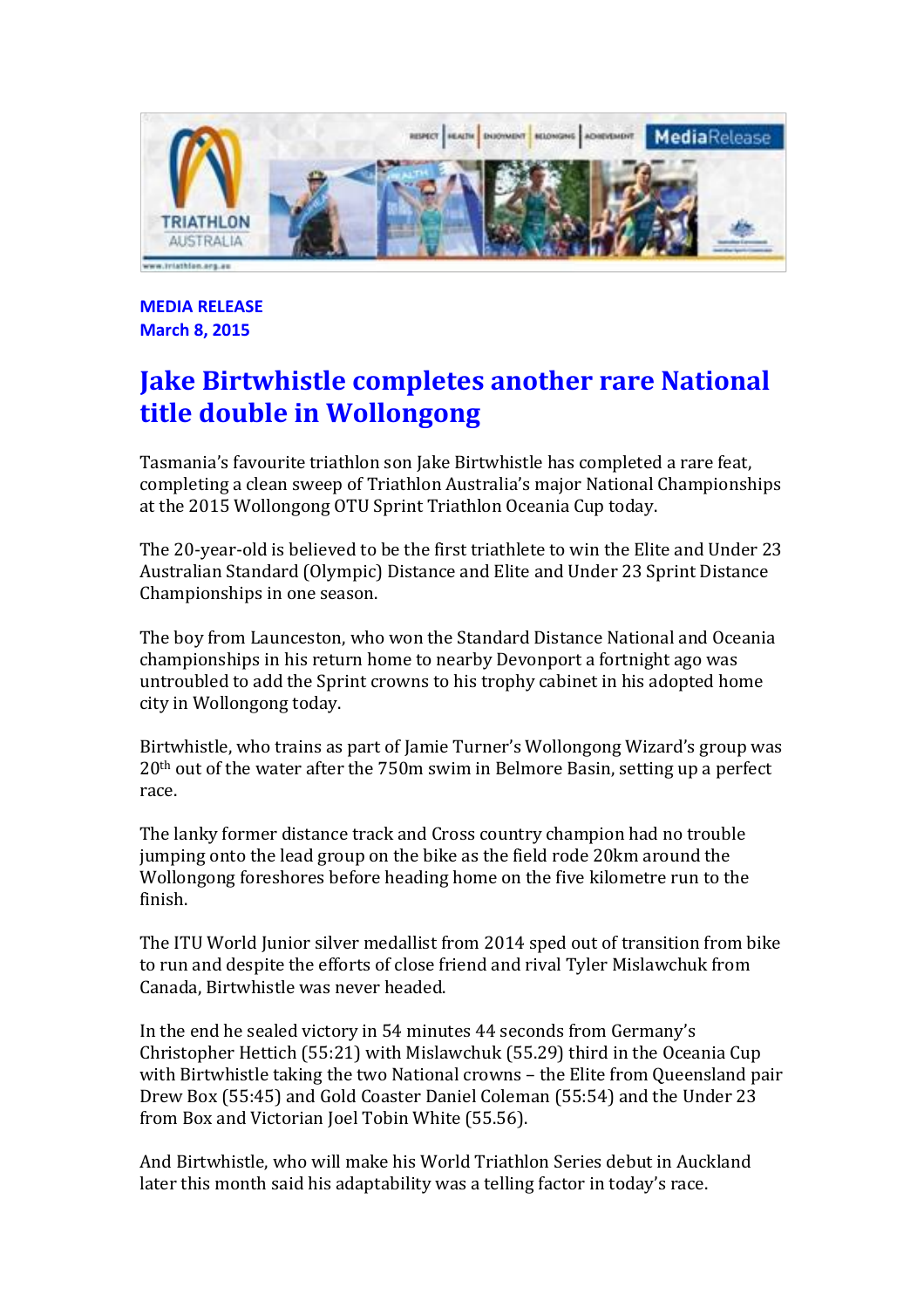"I actually swam pretty well which allowed me to get on to the first group on the bike and that just shows that all the training is working," said Birtwhistle.

"It was a little rough and I know you have to make sure you stay out of trouble and that has definitely been a focus.

"It is important to get the swim right and to feel comfortable and we've actually done a few extra open water sessions recently which may well have helped and it set me up for the rest of the race."

As hard as he and a group of the other riders tried they couldn't quite get organized enough to stage a break away on the bike and he knew he had to waste no time getting through the bike to run transition for his strongest leg.

"I felt good getting off the bike and headed out in front and was able to hang on although I knew at one stage Tyler was trying to close the gap.

"We also had to contend with some grassy areas as well and I guess my Cross Country background helped me there.

"But to wrap the Elite and Under 23 double again is very exciting and a nice box to tick."

Other notable performances came from National Triathlon Academy Juniors Christian Wilson (12th) in 56.08 and Devonport National Junior Championship dead-heaters Luke Willian and Matt Roberts who were 19th and 20th –in another tight one - just one second apart.

Meanwhile, the women's Oceania Cup race saw Wollongong-based Canadians Amelie Kretz (1:00.37) and Sarah-Anne Brault (1:01.34) give the Canucks a 1-2 finish ahead of Hungary's Margit Vanek (1:02.00) with another local girl, Natalie Van Coevorden the first Australian home, winning the Elite and Under 23 National Championship double.

It is Van Coevorden's first Elite National title and after an injury plagued last 18 months will give her confidence a huge boost.

Dee Why lifesaver Emma Jeffcoat was second in both the Elite and Under 23s while former Australian Open Water swim star Danielle de Francesco from the Gold Coast wrapped up the bronze medals.

*Triathlon Results….*

## **2015 Wollongong OTU Sprint Triathlon Oceania Cup (750m; 20km; 5km) Elite Men**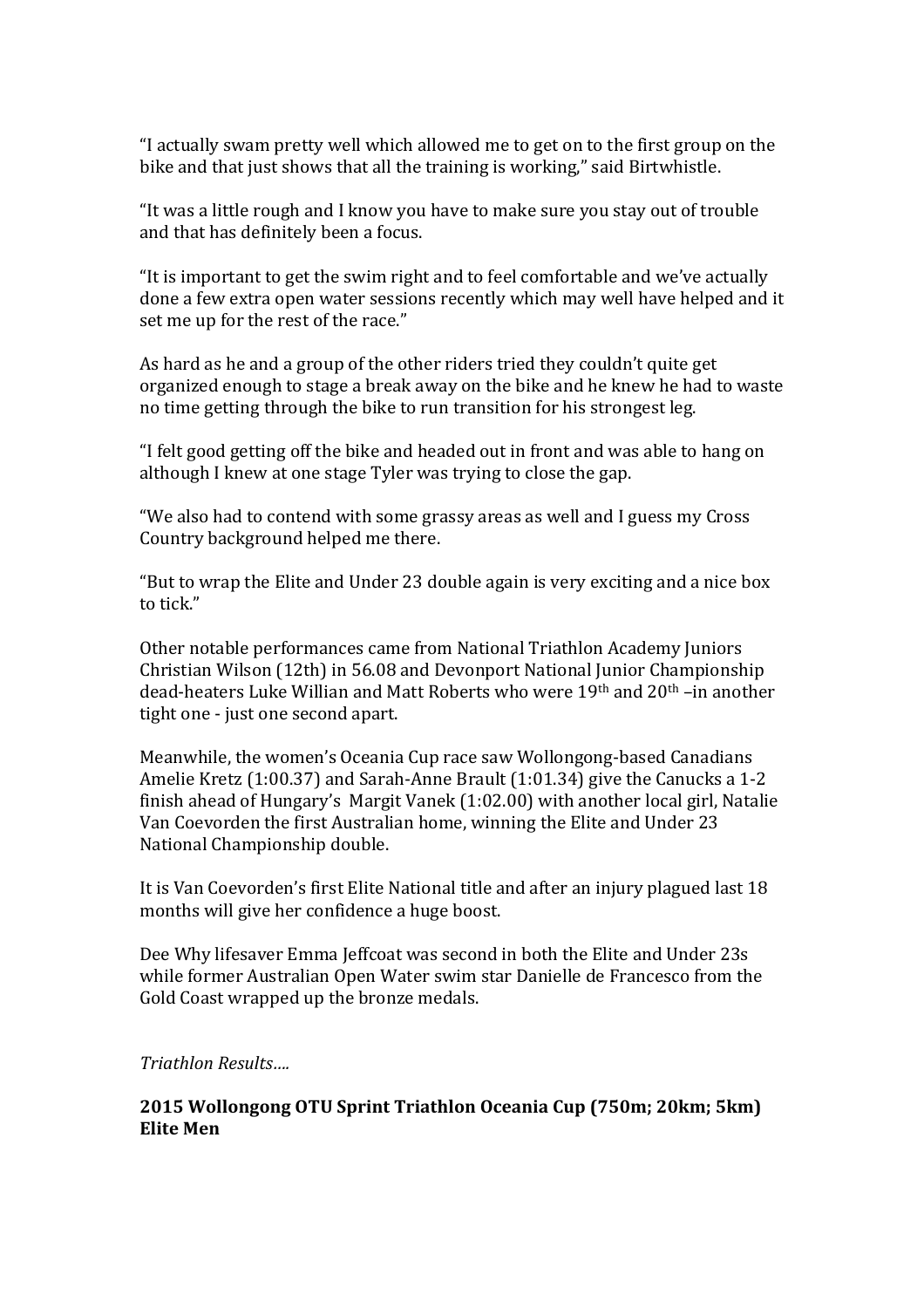1 Jake Birtwhistle (AUS) 54:58 2 Christopher Hettich (GER) 55:21 3 Tyler Mislawchuk (CAN) 55:29 4 Matt Sharpe (CAN) 55:37 5 Uxio Abuin Ares (ESP) 55:44 6 Drew Box (AUS) 55:45 7 Aleksandr Latin (EST) 55:48 8 Daniel Coleman (AUS) 55:54 9 Joel Tobin White (AUS) 55:56 Aliaksandr Vasilevich (BLR) 56:03.

#### **Elite Women**

1 Amelie Kretz (CAN) 1:00.37 2 Sarah-Anne Brault (CAN) 1:01.34 3 Margit Vanek (HUN) 1:02.00 4 Natalie Van Coevorden (AUS) 1:02.22 5 Emma Jeffcoat (AUS) 1:02.50 6 Danielle de Francesco (AUS) 1:03.00 7 Brittany Dutton (AUS) 1:03.43 8 Elise Salt (NZL) 1:03.00 9 Deborah Lynch (NZL) 1:03.45 10 Julia Hauser (AUT) 1:03.54

## **2015 Australian Elite Sprint Championships, Wollongong (750m; 20km; 5km)**

**Elite MEN** 1 Jake Birtwhistle (TAS) 54:58 2 Drew Box (QLD) 55:45 3 Daniel Coleman (QLD) 55:54

**Elite WOMEN** 1 Natalie Van Coevorden (NSW) 1:02.22 5 2 Emma Jeffcoat (NSW) 1:02.50 6 3 Danielle de Francesco (QLD)

**Under 23 MEN** 1 Jake Birtwhistle (TAS) 54:58 2 Daniel Coleman (QLD) 55:54 3 Joel Tobin White (VIC) 55:56

**Under 23 WOMEN** 1 Natalie Van Coevorden (NSW) 1:02.22 5 2 Emma Jeffcoat (NSW) 1:02.50 6 3 Danielle de Francesco (QLD)

# *What's coming up……*

**GOLD COAST TO HOST ROUND THREE OF THE WTS:** The world's best triathletes will descend on the Gold Coast (Queensland, Australia), as they take on round three of the International **Triathlon Union World Triathlon Series, on Saturday 11 April 2015.**

**Mooloolaba (AUS) World Cup (March 14,15) Sprint Distance (750m; 20km; 5km)**

#### **MEN**

Jake Birtwhistle (TAS) Cameron Good (NSW) Declan Wilson (ACT) Kenji Nener (WA) Courtney Atkinson (QLD)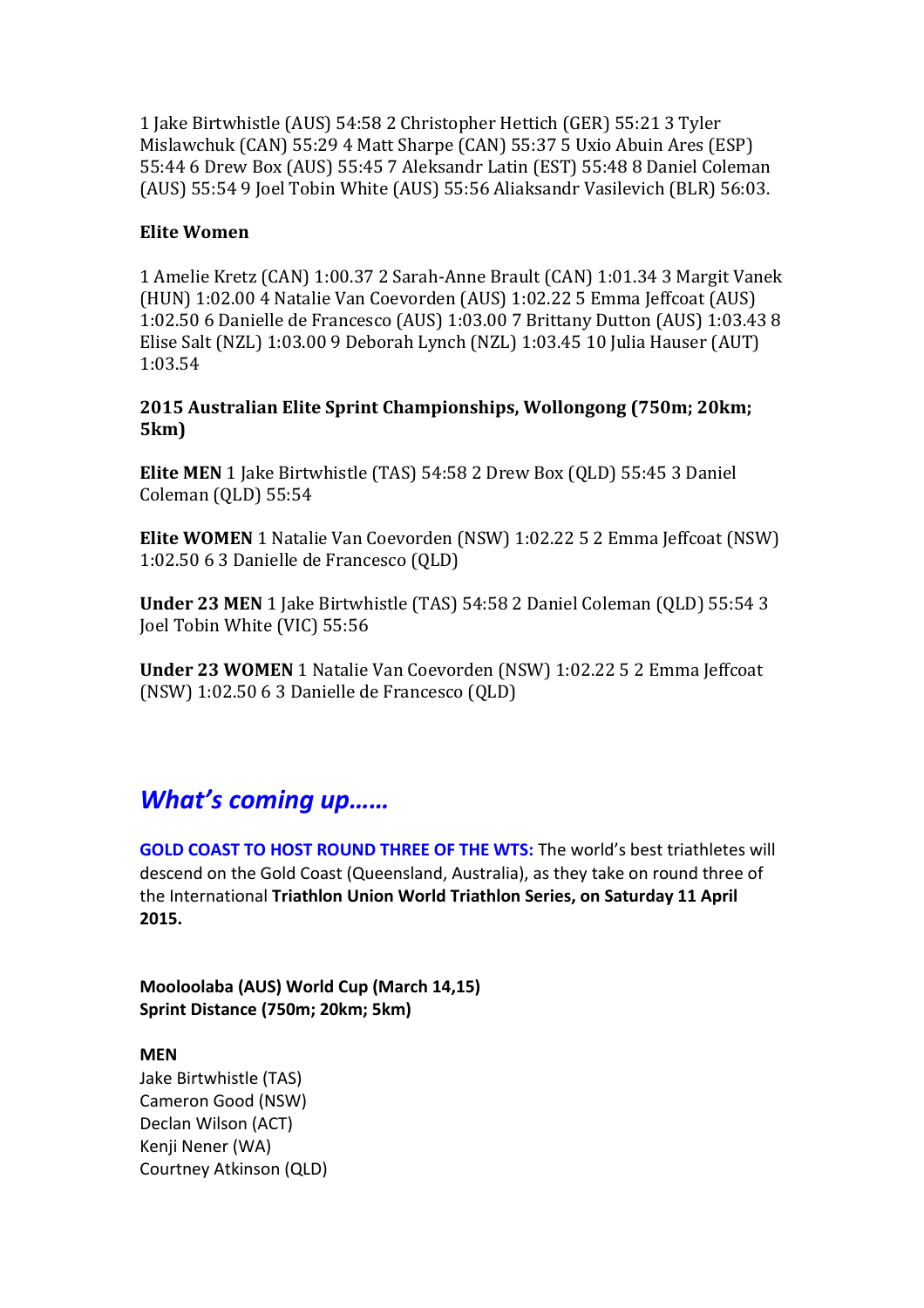Matt Baker (NSW) Peter Kerr (VIC) Jesse Featonby (ACT) **WOMEN** Ashleigh Gentle (QLD) Gillian Backhouse (QLD) Natalie Van Coervorden (NSW) Jaz Hedgeland (WA) Erin Densham (NSW) Grace Musgrove (NSW) Felicity Sheedy-Ryan (WA) Ellie Salthouse (QLD)

#### **New Plymouth (NZL) World Cup (March 21, 22) Sprint Distance (750m; 20km; 5km)**

#### **MEN**

Kenji Nener (WA) Luke Willian (QLD) Courtney Atkinson (QLD) Drew Box (QLD) Jesse Featonby (ACT) **WOMEN** Natalie Van Coervorden (NSW) Grace Musgrove (NSW) Erin Densham (NSW) Felicity Sheedy-Ryan (WA) Ellie Salthouse (QLD)

#### **Auckland (NZL) World Triathlon Series (March 28, 29) Standard Distance (1.5km; 40km; 10km)**

#### **MEN**

Aaron Royle (NSW)) Ryan Bailie (WA) Dan Wilson (QLD) Jake Birtwhistle (TAS) Brendan Sexton (NSW) Cameron Good (NSW) **WOMEN** Emma Moffatt (QLD) Ashleigh Gentle (QLD) Emma Jackson (QLD) Gillian Backhouse (QLD) Erin Densham (NSW) Charlotte McShane (NSW)